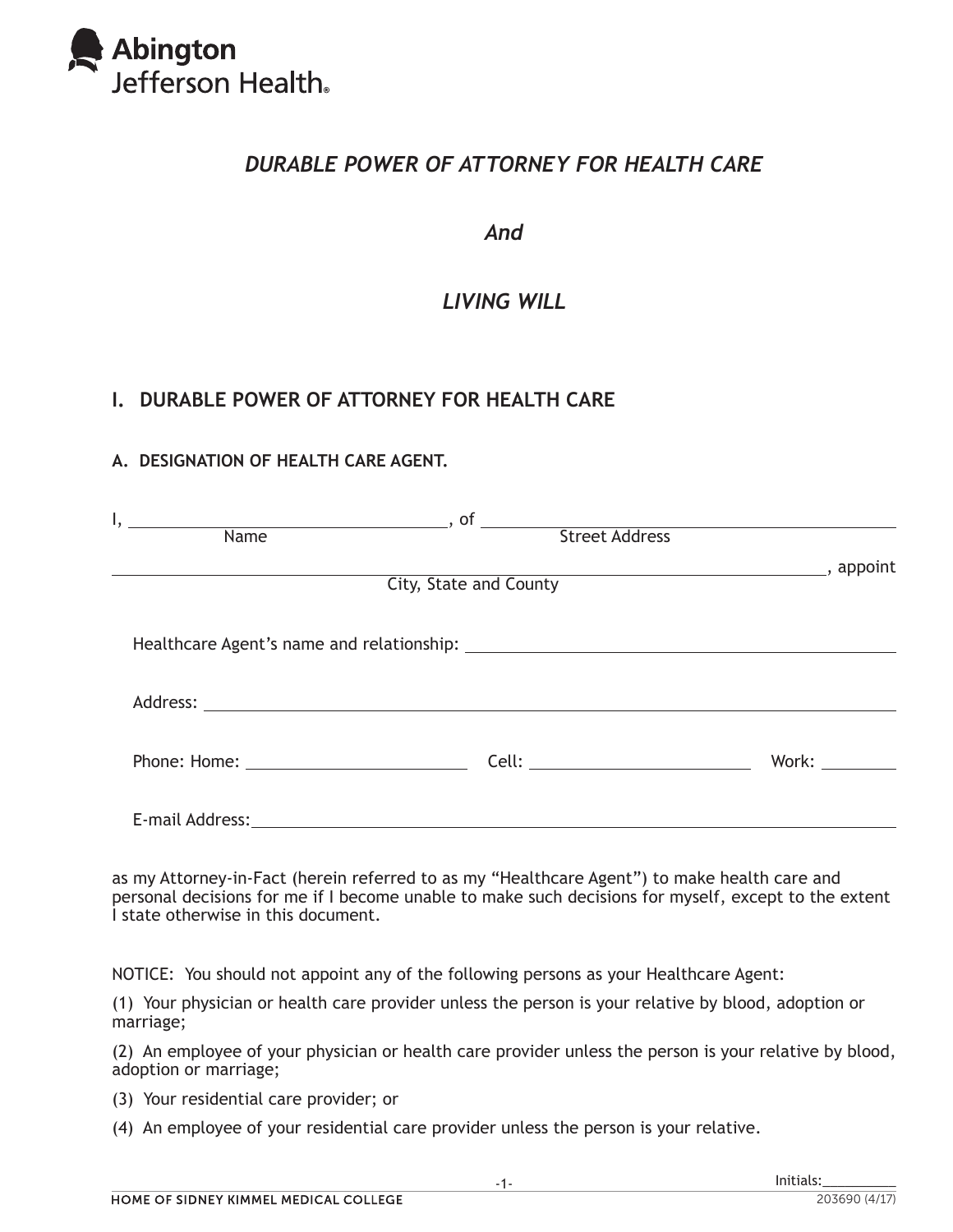

**B. CREATION OF DURABLE POWER OF ATTORNEY FOR HEALTH CARE.** By executing this document, I intend to create a Durable Power of Attorney for Health Care. This health care power of attorney shall take effect upon my incapacity or incompetency, and shall continue during such incapacity or incompetency.

**C. GENERAL STATEMENT OF AUTHORITY GRANTED.** Subject to any limitations in this document, I grant to my Healthcare Agent full power and authority to make health care decisions for me to the same extent that I could make such decisions for myself if I had the capacity to do so. In making any decision, my Healthcare Agent shall attempt to discuss the proposed decision with me to determine my desires if I am able to communicate in any way.

In exercising this authority, my Healthcare Agent shall make health care decisions that are consistent with my desires as stated in this document or otherwise made known to my Healthcare Agent. If my desires regarding a particular health care decision are not known to my Healthcare Agent, then my Healthcare Agent shall make the decision for me based upon what my Healthcare Agent believes to be in my best interests.

My Healthcare Agent's authority includes, but is not limited to, the power to authorize my admission to a medical, nursing, residential or similar facility and the power to authorize medical and surgical procedures. I authorize my Healthcare Agent, to the extent permitted by law, to make decisions about the withholding and withdrawal of life-sustaining treatment, including the withholding or withdrawal of artificially provided nutrition and hydration as well as to make decisions regarding donot-resuscitate (DNR) orders and do-not-intubate (DNI) orders

**D. ANATOMICAL GIFTS.** I authorize 1 do not authorize (choose one) my Healthcare Agent to make an anatomical gift of all or part of my body in accordance with Pennsylvania law.

**E. DESIGNATION OF ALTERNATE HEALTHCARE AGENT.** If the person designated as my Healthcare Agent is not available or unable to act or refuses to act in accordance with my desires as stated in this document, I designate the following persons to serve as my Healthcare Agent to make health care decisions for me as authorized by this document, who serve in the following order:

First Alternative Healthcare Agent (name and relationship):

| Second Alternative Healthcare Agent (name and relationship): |               |
|--------------------------------------------------------------|---------------|
|                                                              |               |
|                                                              | Work:         |
|                                                              |               |
|                                                              |               |
| HOME OF SIDNEY KIMMEL MEDICAL COLLEGE                        | 203690 (4/17) |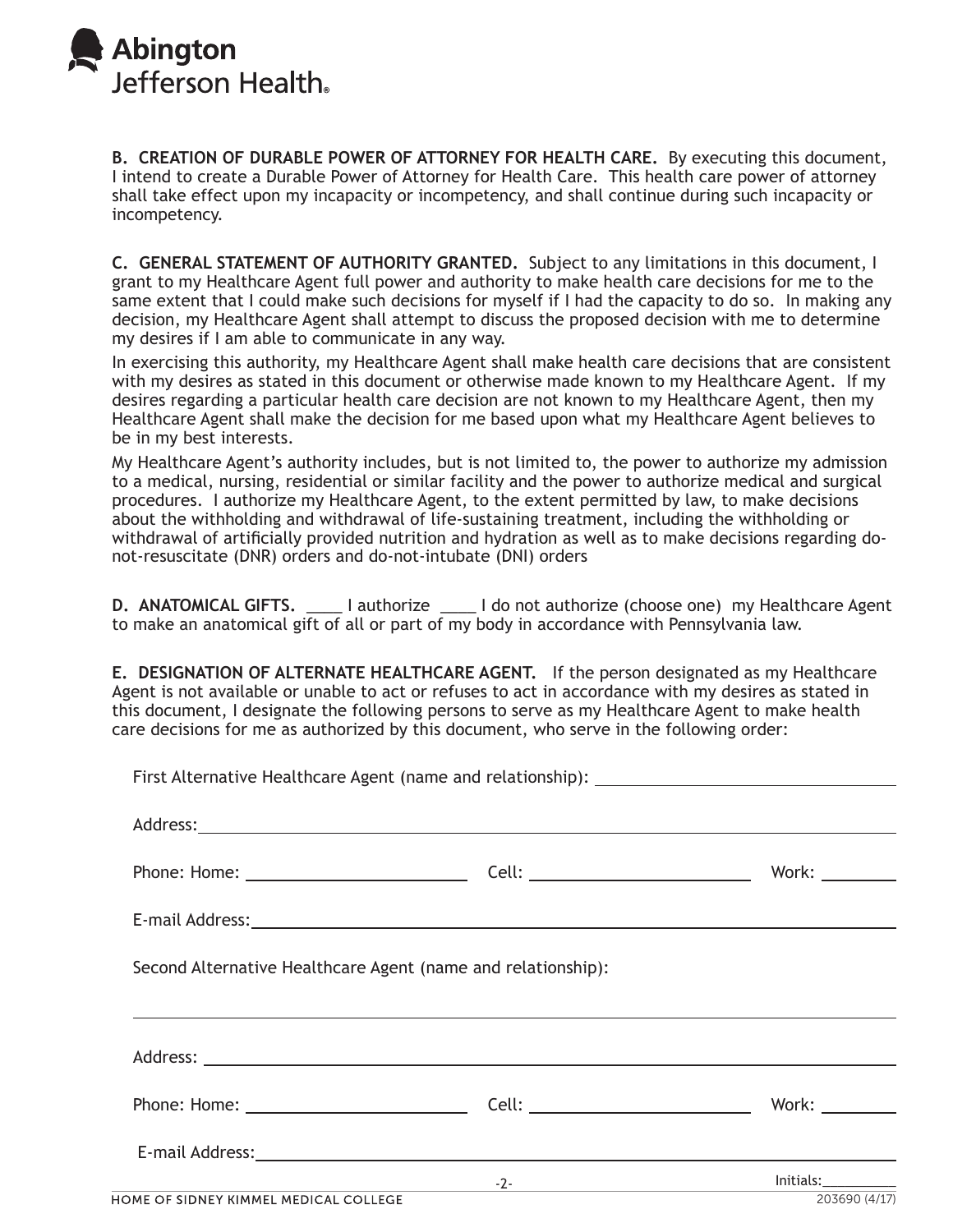

### **II. LIVING WILL**

I, being of sound mind, willfully and voluntarily make this declaration to be followed if I become incompetent and meet the statutory requirements for a living will to be effective in the Commonwealth of Pennsylvania. This declaration reflects my firm and settled commitment to refuse life-sustaining treatment under the circumstances indicated below.

Provided that I have been deemed incompetent to make medical decisions for myself and provided that at least one of the following statements is true: (1) I am in a permanent state of unconsciousness; or (2) I am at the end-stage medical condition, then I direct my attending physician to withhold or withdraw life-sustaining treatment that serves only to prolong the process of my dying.

I direct that treatment be limited to measures to keep me comfortable and to relieve pain, including any pain that might occur by withholding or withdrawing life-sustaining treatment.

(Please initial) l agree \_\_\_\_\_\_\_\_\_\_ l disagree \_\_\_\_\_\_\_\_\_\_\_

In addition, if I am in the condition described above, I feel especially strong about the following forms of treatment:

- I ( ) do ( ) do not want cardiac resuscitation.
- I ( ) do ( ) do not want mechanical respiration.

I() do () do not want tube feeding or any other artificial or invasive form of nutrition (food) or hydration (water).

- I ( ) do ( ) do not want blood or blood products.
- I ( ) do ( ) do not want any form of surgery, invasive procedures or diagnostic tests.
- I ( ) do ( ) do not want kidney dialysis.
- I ( ) do ( ) do not want antibiotics.
- I ( ) do ( ) do not want chemotherapy.
- I ( ) do ( ) do not want radiation treatment.

I () do () do not want to make anatomical gift of all or part of my body subject to the following limitations, if any:

I realize that if I do not specifically indicate my preference regarding any of the forms of treatment listed above, I may receive that form of treatment.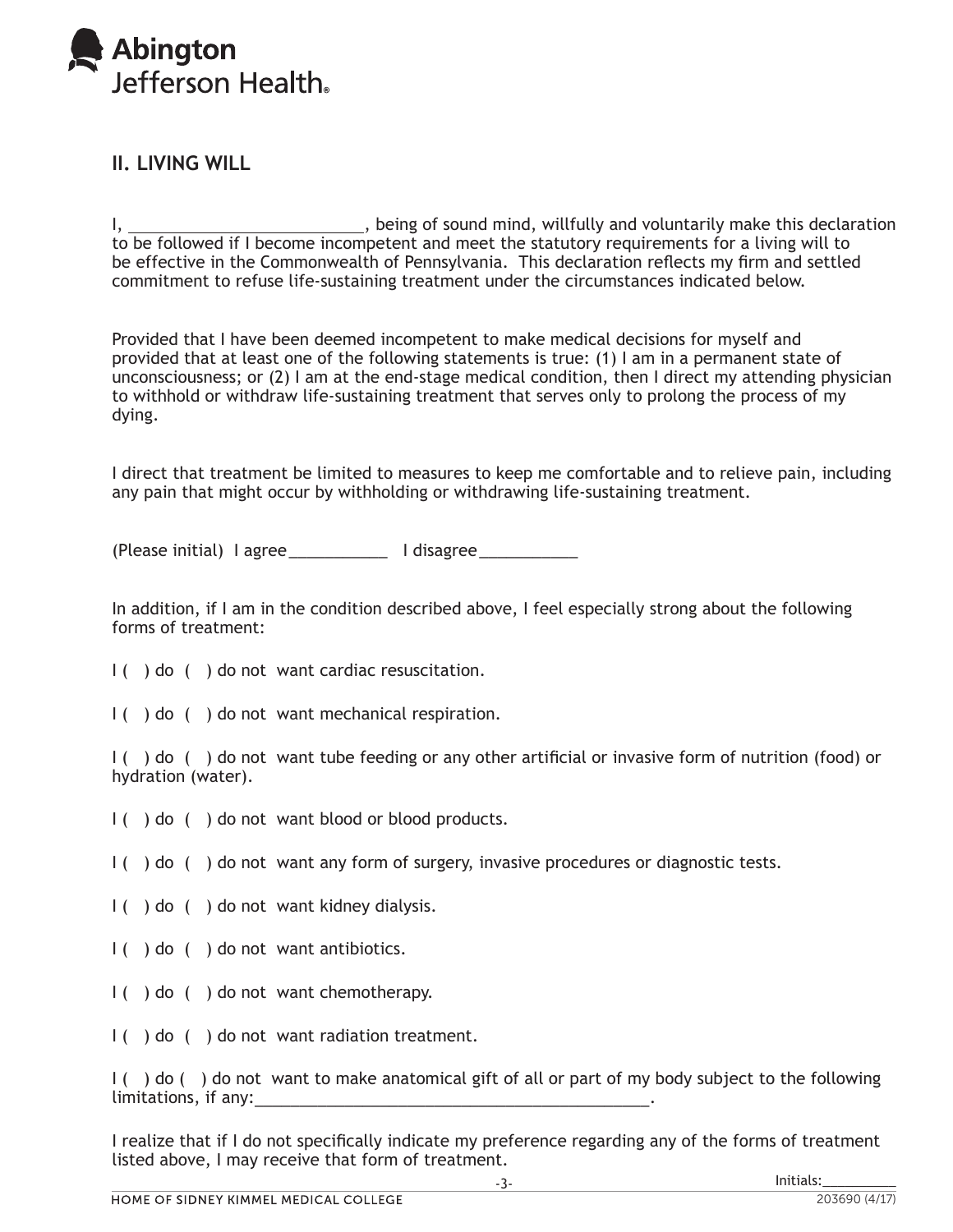

#### **III. GENERAL PROVISIONS**

**A. HOLD HARMLESS.** All persons or entities who in good faith endeavor to carry out the terms and provisions of this document shall not be liable to me, my estate, my heirs or assigns for any damages or claims arising because of their action or inaction based on this document, and my estate shall defend and indemnify them.

**B. SEVERABILITY.** If any provision of this document is held to be invalid, such invalidity shall not affect the other provisions which can be given effect without the invalid provision, and to this end the directions in this document are severable.

**C. STATEMENT OF INTENTIONS.** It is my intent that this document be legally binding and effective. If the law does not recognize this document as legally binding and effective, it is my intent that this document be taken as a formal statement of my desire concerning the method by which any health care decisions should be made on my behalf during any period in which I am unable to make such decisions.

I have read and understand the contents of this document and the effect of this grant of powers to my Healthcare Agent. I am mentally competent to make this declaration.

| Name:    |  |  |
|----------|--|--|
|          |  |  |
|          |  |  |
| Address: |  |  |
|          |  |  |
| County:  |  |  |
|          |  |  |